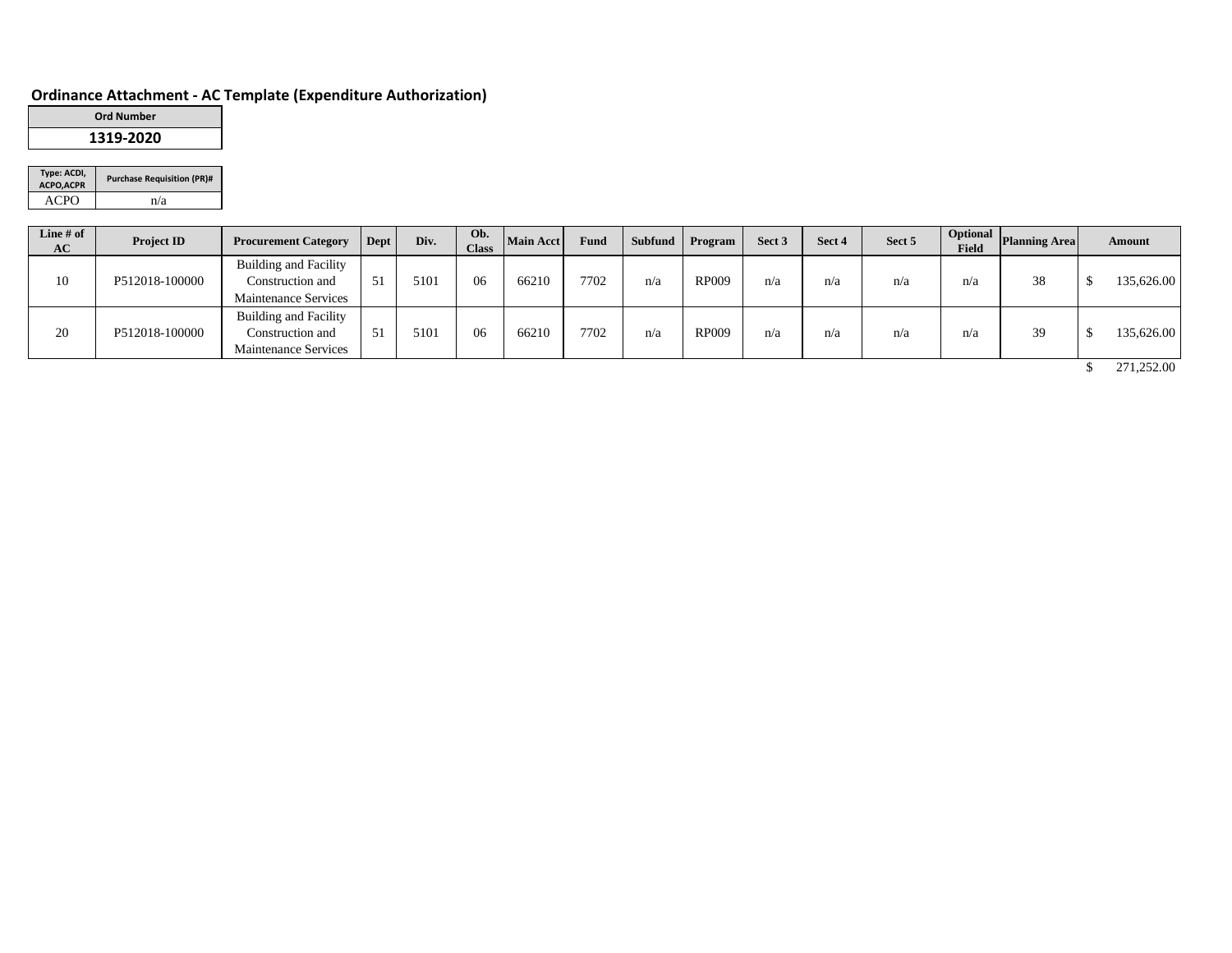# **Ordinance Attachment - Authorize Appropriation**

**Ord Number**

| <b>Line</b> # | Dept | Div | Obj Class   Main Acct | Fund | <b>Subfund</b> | <b>Program</b> |  | Section 3   Section 4   Section 5   Project ID | Amount |
|---------------|------|-----|-----------------------|------|----------------|----------------|--|------------------------------------------------|--------|
|               |      |     |                       |      |                |                |  |                                                |        |
|               |      |     |                       |      |                |                |  |                                                |        |
|               |      |     |                       |      |                |                |  |                                                |        |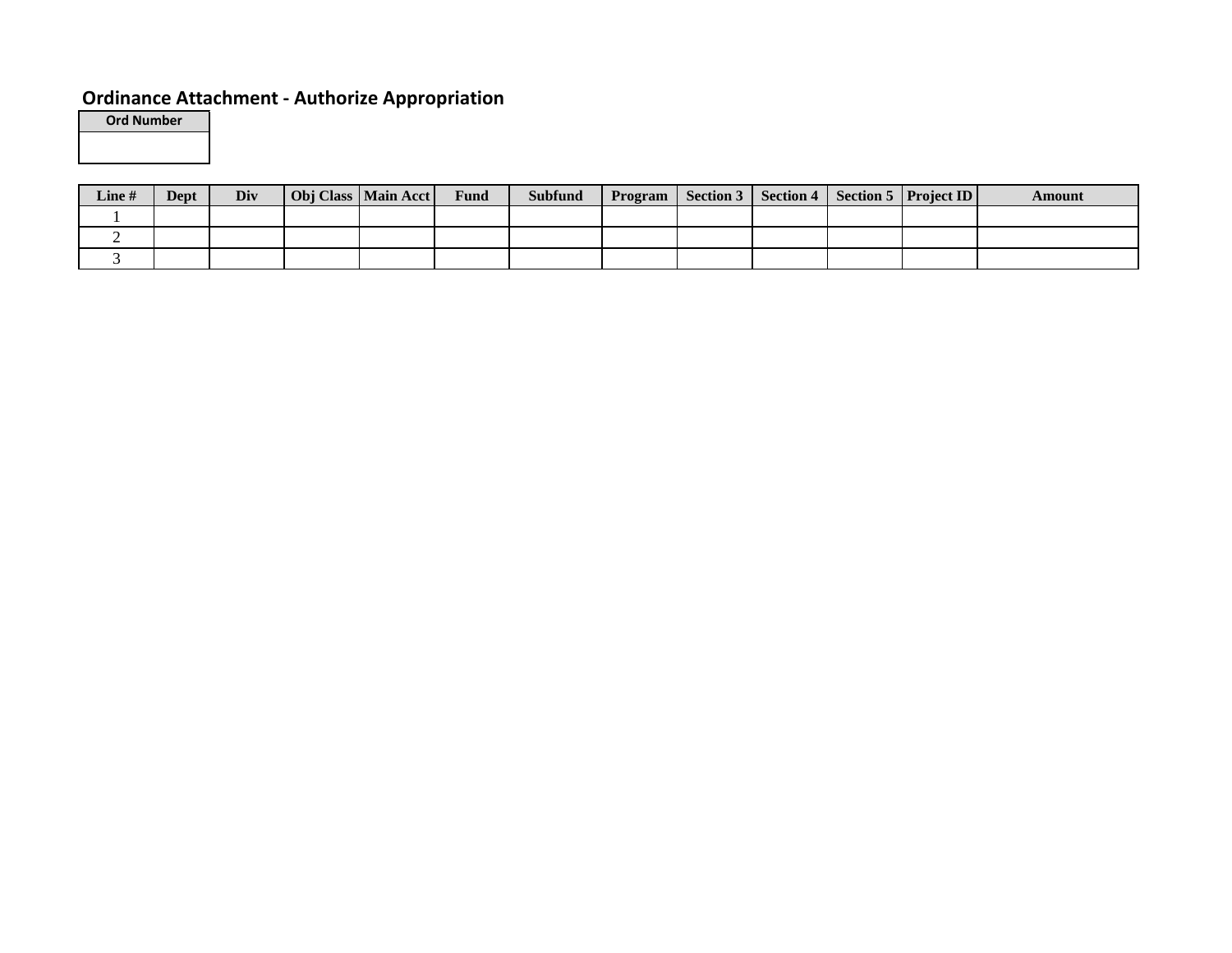## **ORDINANCE ATTACHMENT**

**Template To Authorize Transfer Between Projects or Subfunds WITHIN the Same Fund**

| Ord Number |
|------------|
| 1319-2020  |

99/50000 (Auditor ALE)

**Transfer From:**

| $\mathbf{u}$<br>Line# | Dept. | Div           | Obj<br><b>Class</b> | <b>Main</b><br>Acct | Fund | <b>Subfund</b> | $^{\prime}$ Program | Sect <sub>3</sub> | Sect 4 | Sect 5 | <b>Project ID</b>      | <b>Optional</b><br><b>Field</b> | Amount                |
|-----------------------|-------|---------------|---------------------|---------------------|------|----------------|---------------------|-------------------|--------|--------|------------------------|---------------------------------|-----------------------|
|                       |       | 5101<br>, I O | 06                  | 66210               | 7702 | n/a            | RP009               | n/a               | n/a    | n/a    | $-100000$<br>P512000-1 | n/a                             | 1,252.00<br>ሐጣ-<br>╜∠ |

# **Transfer To:**

| $\mathbf{u}$<br>Line# | Dept. | Div           | Obj<br><b>Class</b> | <b>Main</b><br>Acct | $\mathbf{r}$<br>F und | <b>Subfund</b> | <b>Program</b> | Sect <sub>3</sub> | Sect 4 | Sect 5 | <b>Project ID</b> | <b>Optional</b><br><b>Field</b> | Amount                 |
|-----------------------|-------|---------------|---------------------|---------------------|-----------------------|----------------|----------------|-------------------|--------|--------|-------------------|---------------------------------|------------------------|
|                       |       | 51 M 1<br>1 U | 06                  | 66210               | 7702                  | n/a            | <b>RP009</b>   | n/a               | n/a    | n/a    | P512018-100000    | n/a                             | ሶヘワ 1<br>1,252.00<br>◡ |